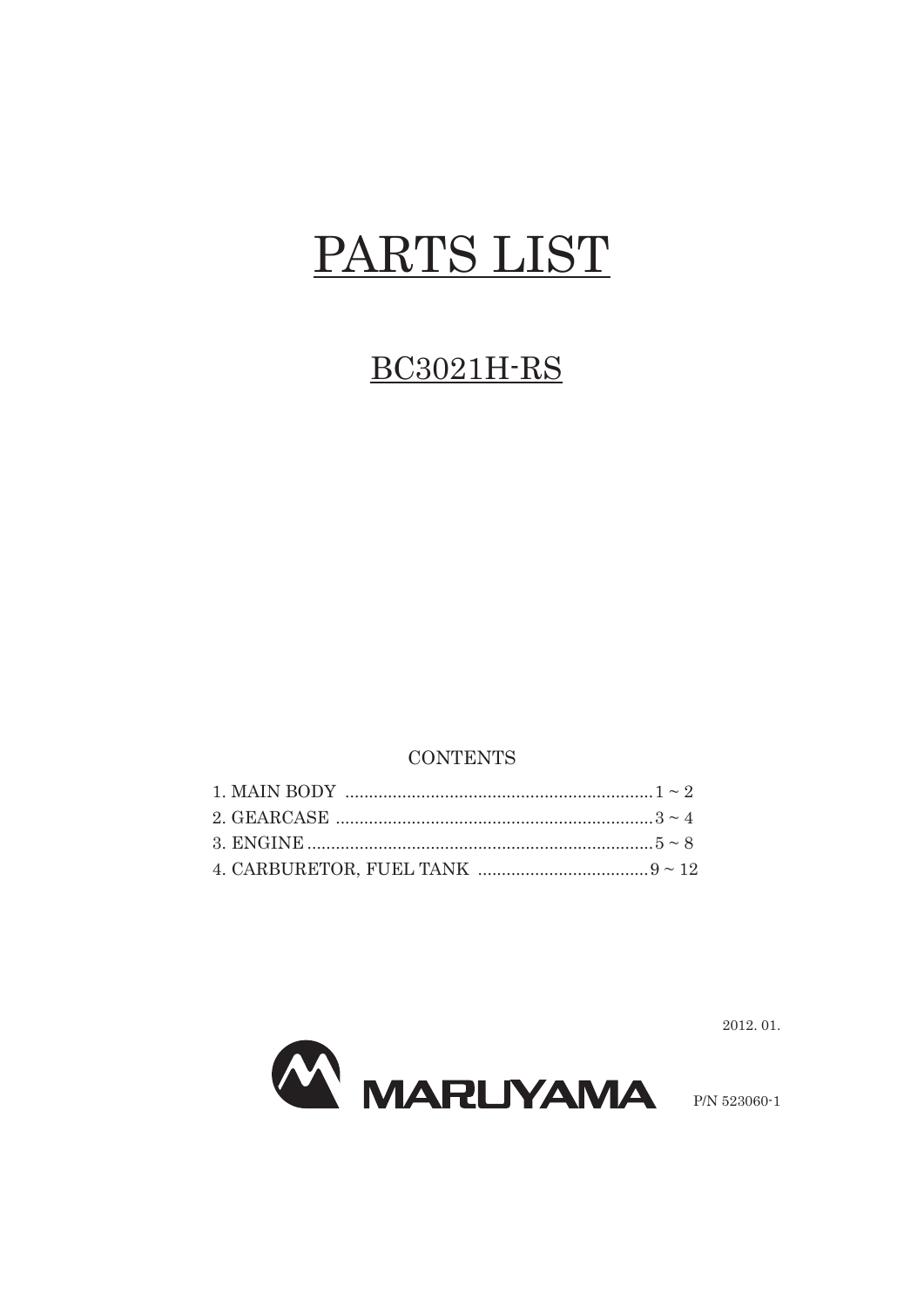1. BC3021H-RS MAIN BODY

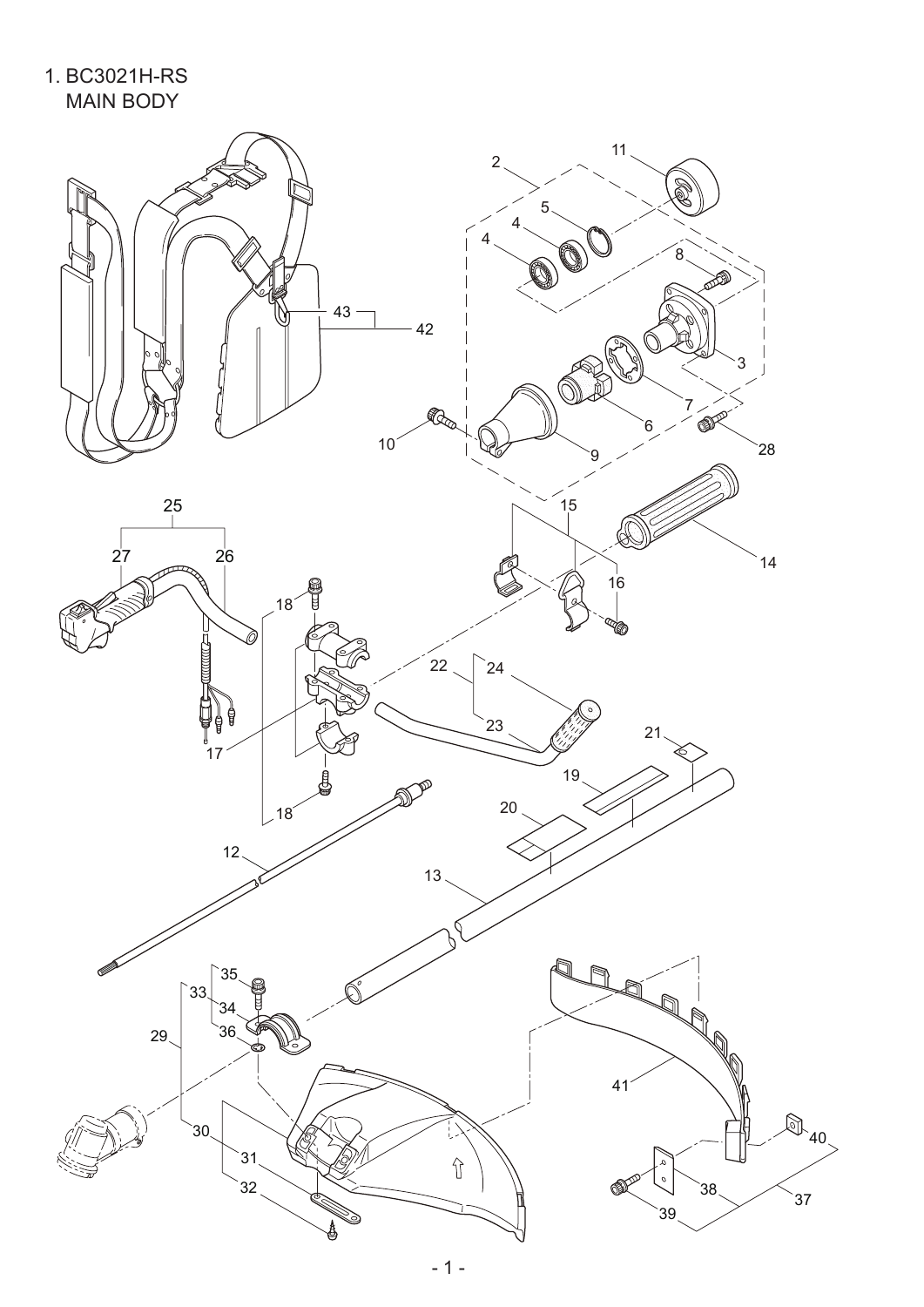| Ref. No. | Part No. | Part Name                  | $Q'$ ty                  | Remarks           |
|----------|----------|----------------------------|--------------------------|-------------------|
| $1 - 1$  | 363761   | <b>BC3021H-RS</b>          | 1                        |                   |
| $1 - 2$  | 215512   | Clutch Case Ass'y          | $\mathbf{1}$             | $Incl.3-9$        |
| $1 - 3$  | 214592   | <b>Bearing Case</b>        | $\mathbf{1}$             |                   |
| $1 - 4$  | 214161   | <b>Bearing</b>             | $\overline{2}$           | #6000ZZ           |
| $1 - 5$  | 054676   | Snap Ring                  | $\mathbf{1}$             | #26               |
|          |          |                            |                          |                   |
| $1 - 6$  | 214162   | <b>Buffer</b>              | 1                        |                   |
| $1 - 7$  | 214163   | Washer                     | $\mathbf{1}$             |                   |
| $1 - 8$  | 092033   | <b>Screw</b>               | $\overline{\mathcal{A}}$ | M5x15             |
| $1 - 9$  | 214593   | Driveshaft Tube Adapter    | $\mathbf{1}$             |                   |
| $1 - 10$ | 261246   | Cap Screw                  | $\mathbf{1}$             | M5x25             |
|          |          |                            |                          |                   |
| $1 - 11$ | 054677   | <b>Clutch Drum</b>         | 1                        |                   |
| $1 - 12$ | 219268   | Driveshaft Ass'y           | $\mathbf{1}$             |                   |
| $1 - 13$ | 218711   | <b>Driveshaft Tube</b>     | $\mathbf{1}$             |                   |
| $1 - 14$ | 215532   | Shaft Grip                 | 1                        |                   |
| $1 - 15$ | 215533   | Hanging Bracket Ass'y      | $\mathbf{1}$             | Incl.16           |
| $1 - 16$ | 261762   | Cap Screw                  | 1                        | M5x14             |
| $1 - 17$ | 216935   | <b>Bracket Ass'y</b>       | 1                        | Incl.18           |
| $1 - 18$ | 261246   | Cap Screw                  | $\,6$                    | M5x25             |
| $1 - 19$ | 231048   | Label                      | 1                        | <b>BC3021H-RS</b> |
| $1 - 20$ | 223188   | Label                      | $\mathbf{1}$             |                   |
|          |          |                            |                          |                   |
| $1 - 21$ | 231264   | Label                      | $\mathbf{1}$             | 111dBA            |
| $1 - 22$ | 226501   | Handle Ass'y-Left          | $\mathbf{1}$             | Incl.23,24        |
| $1 - 23$ | 226502   | Handle                     | $\mathbf{1}$             |                   |
| $1 - 24$ | 226503   | Grip                       | $\mathbf{1}$             |                   |
| $1 - 25$ | 232081   | Handle Ass'y-Right         | $\mathbf{1}$             | Incl.26,27        |
|          |          |                            |                          |                   |
| $1 - 26$ | 223714   | Handle                     | 1                        |                   |
| $1 - 27$ | 232082   | <b>Throttle Trigger</b>    | $\mathbf{1}$             |                   |
| $1 - 28$ | 261250   | Cap Screw                  | 4                        | M5x20             |
| $1 - 29$ | 232086   | Safety Cover Ass'y         | 1                        | Incl.30-36        |
| $1 - 30$ | 231252   | Safety Cover Ass'y         | $\mathbf{1}$             | Incl.31,32        |
| $1 - 31$ | 227819   | <b>Bracket</b>             | 1                        |                   |
| $1 - 32$ | 221580   | Screw                      | $\mathbf{1}$             | 4x8               |
| $1 - 33$ | 232087   | <b>Bracket Ass'y</b>       | 1                        | Incl.34-36        |
| $1 - 34$ | 227822   | <b>Bracket</b>             | $\mathbf{1}$             |                   |
| $1 - 35$ | 220632   | Cap Screw                  | $\overline{2}$           | M6x30             |
|          |          |                            |                          |                   |
| $1 - 36$ | 231704   | Washer                     | $\overline{2}$           | 6x13xt1.0         |
| $1 - 37$ | 231882   | <b>String Cutter Ass'y</b> | 1                        | Incl.38-40        |
| $1 - 38$ | 230747   | <b>String Cutter</b>       | 1                        |                   |
| $1 - 39$ | 261250   | Cap Screw                  | 1                        | M5x20             |
| $1 - 40$ | 228325   | <b>Nut</b>                 | 1                        |                   |
|          |          |                            |                          |                   |
| $1 - 41$ | 230748   | <b>Cover Extention</b>     | $\mathbf{1}$             |                   |
| $1 - 42$ | 219612   | Hanging Strap Ass'y        | $\mathbf{1}$             | Incl.43           |
| $1 - 43$ | 231657   | Hook                       | $\mathbf{1}$             |                   |
|          |          |                            |                          |                   |
|          |          |                            |                          |                   |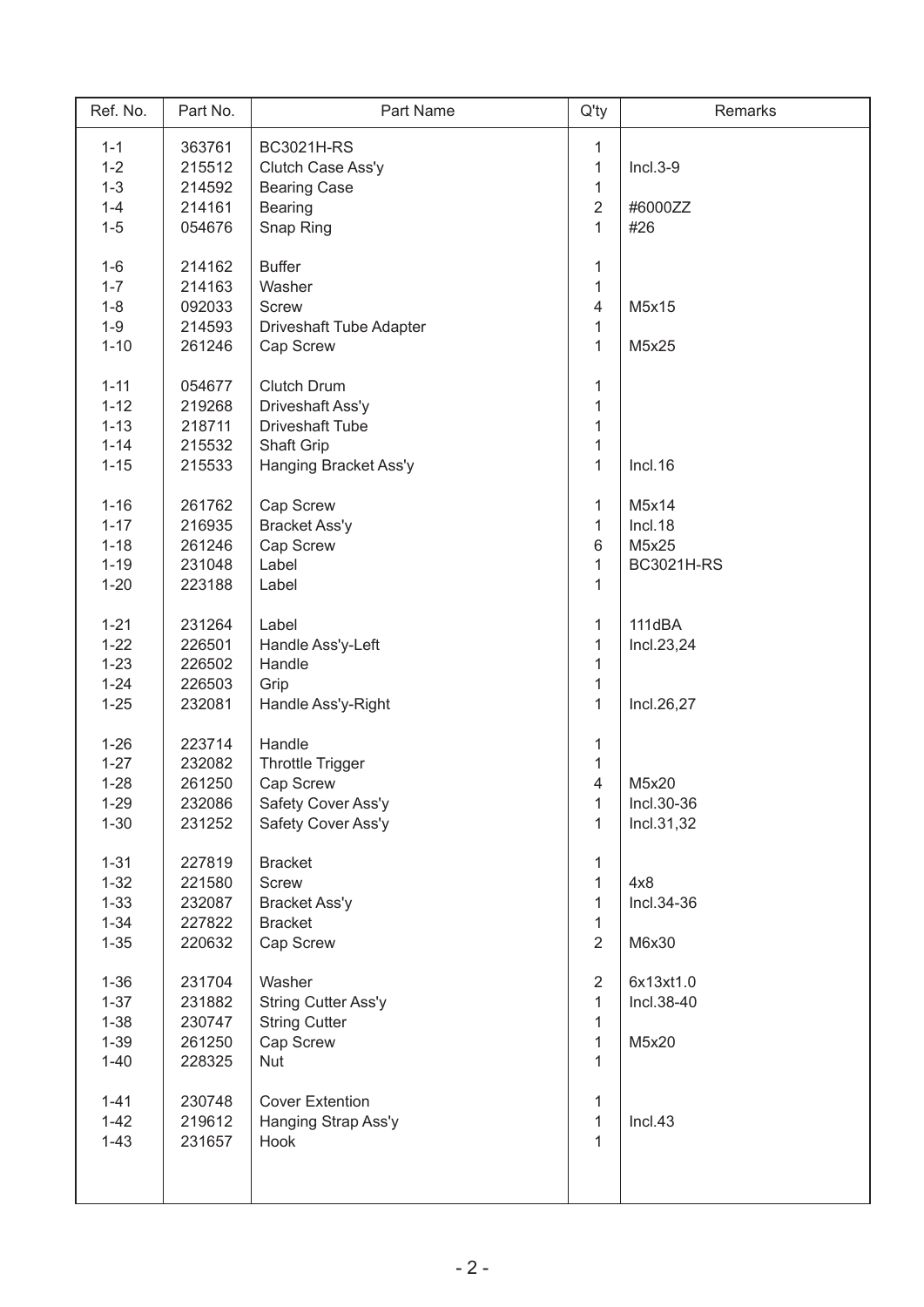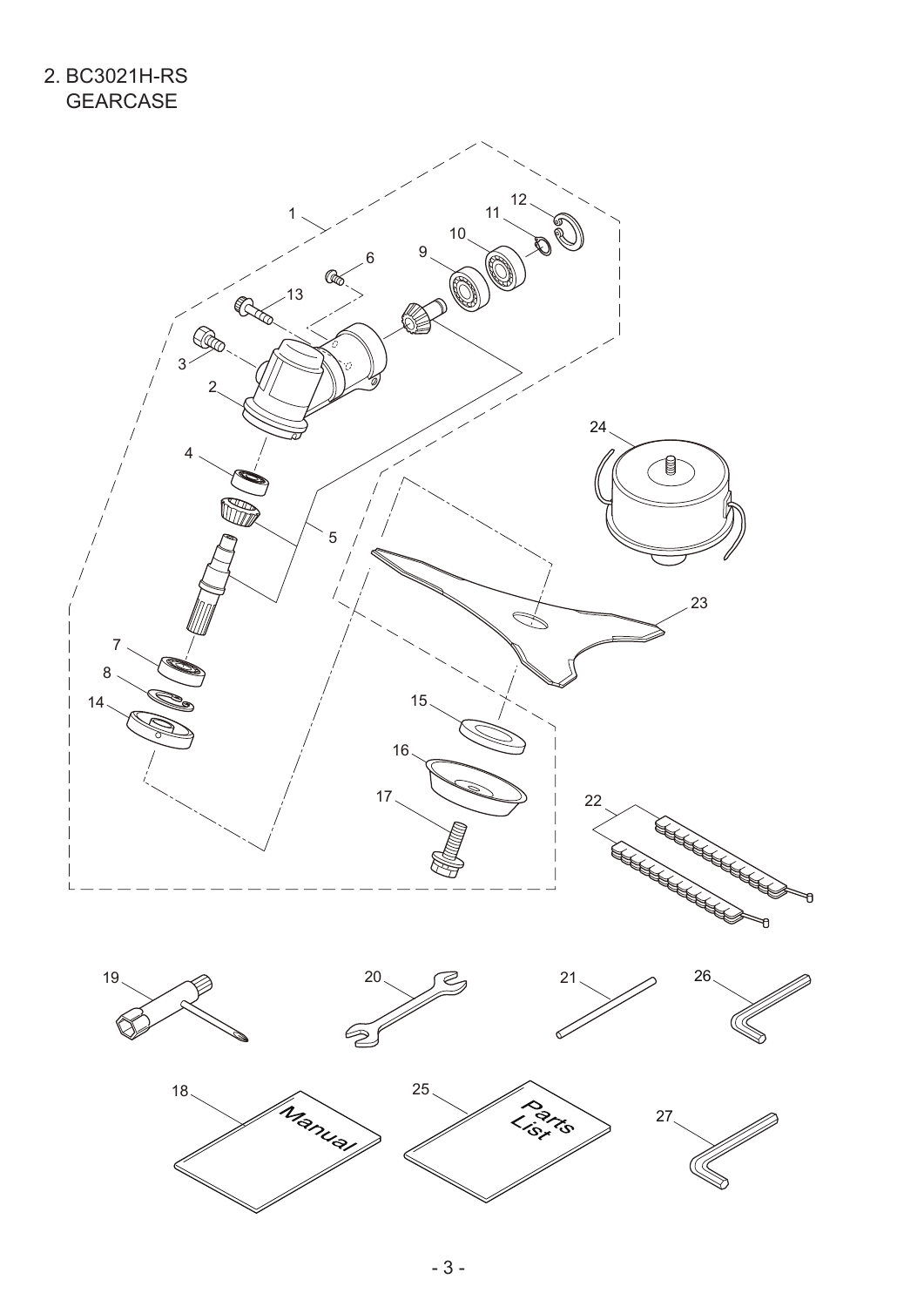| Ref. No. | Part No. | Part Name                 | $Q'$ ty      | Remarks                 |
|----------|----------|---------------------------|--------------|-------------------------|
| $2 - 1$  | 231880   | Gearcase Ass'y            | 1            | $Incl.2-17$             |
| $2 - 2$  | 225960   | Gearcase                  | $\mathbf 1$  |                         |
| $2 - 3$  | 089101   | <b>Bolt</b>               | $\mathbf 1$  | M8x10                   |
| $2 - 4$  | 227990   | <b>Bearing</b>            | $\mathbf 1$  | #608                    |
| $2 - 5$  | 228416   | Gear Set                  | $\mathbf{1}$ |                         |
|          |          |                           |              |                         |
| $2 - 6$  | 219087   | Cap Screw                 | 1            | M5x10                   |
| $2 - 7$  | 227991   | Bearing                   | $\mathbf{1}$ | #6001DDU                |
| $2 - 8$  | 055185   | Snap Ring                 | $\mathbf{1}$ | #28                     |
| $2 - 9$  | 227992   | <b>Bearing</b>            | $\mathbf 1$  | #609                    |
| $2 - 10$ | 227993   | <b>Bearing</b>            | $\mathbf{1}$ | #609Z                   |
|          |          |                           |              |                         |
| $2 - 11$ | 228477   | Snap Ring                 | $\mathbf{1}$ | #9                      |
| $2 - 12$ | 140270   | Snap Ring                 | $\mathbf{1}$ | #24                     |
| $2 - 13$ | 261246   | Cap Screw                 | 1            | M5x25                   |
| $2 - 14$ | 212986   | <b>Boss Adapter</b>       | $\mathbf{1}$ |                         |
| $2 - 15$ | 140275   | <b>Clamping Washer</b>    | $\mathbf{1}$ |                         |
|          |          |                           |              |                         |
| $2 - 16$ | 215547   | Stabilizer                | 1            |                         |
| $2 - 17$ | 215610   | <b>Bolt</b>               | $\mathbf 1$  | M8x22, Counterclockwise |
| $2 - 18$ | 232077   | <b>Instruction Manual</b> | $\mathbf 1$  |                         |
|          |          |                           |              |                         |
| $2 - 19$ | 210418   | <b>Box Spanner</b>        | $\mathbf{1}$ | $13x19x(+)$             |
| $2 - 20$ | 022865   | Double-ended Wrench       | $\mathbf{1}$ | 8x10                    |
|          |          |                           |              |                         |
| $2 - 21$ | 210181   | Lever Handle              | $\mathbf 1$  | 3.5x170L                |
| $2 - 22$ | 220534   | <b>Blade Cover</b>        | $\mathbf 1$  |                         |
| $2 - 23$ | 227910   | 3-Teeth Blade             | $\mathbf{1}$ |                         |
| $2 - 24$ | 226182   | Nylon Head (L) 4          | $\mathbf{1}$ |                         |
| $2 - 25$ | 523060   | Parts List                | $\mathbf{1}$ | <b>BC3021H-RS</b>       |
|          |          |                           |              |                         |
| $2 - 26$ | 219432   | Wrench                    | $\mathbf{1}$ | 4mm                     |
| $2 - 27$ | 219433   | Wrench                    | $\mathbf 1$  | 5mm                     |
|          |          |                           |              |                         |
|          |          |                           |              |                         |
|          |          |                           |              |                         |
|          |          |                           |              |                         |
|          |          |                           |              |                         |
|          |          |                           |              |                         |
|          |          |                           |              |                         |
|          |          |                           |              |                         |
|          |          |                           |              |                         |
|          |          |                           |              |                         |
|          |          |                           |              |                         |
|          |          |                           |              |                         |
|          |          |                           |              |                         |
|          |          |                           |              |                         |
|          |          |                           |              |                         |
|          |          |                           |              |                         |
|          |          |                           |              |                         |
|          |          |                           |              |                         |
|          |          |                           |              |                         |
|          |          |                           |              |                         |
|          |          |                           |              |                         |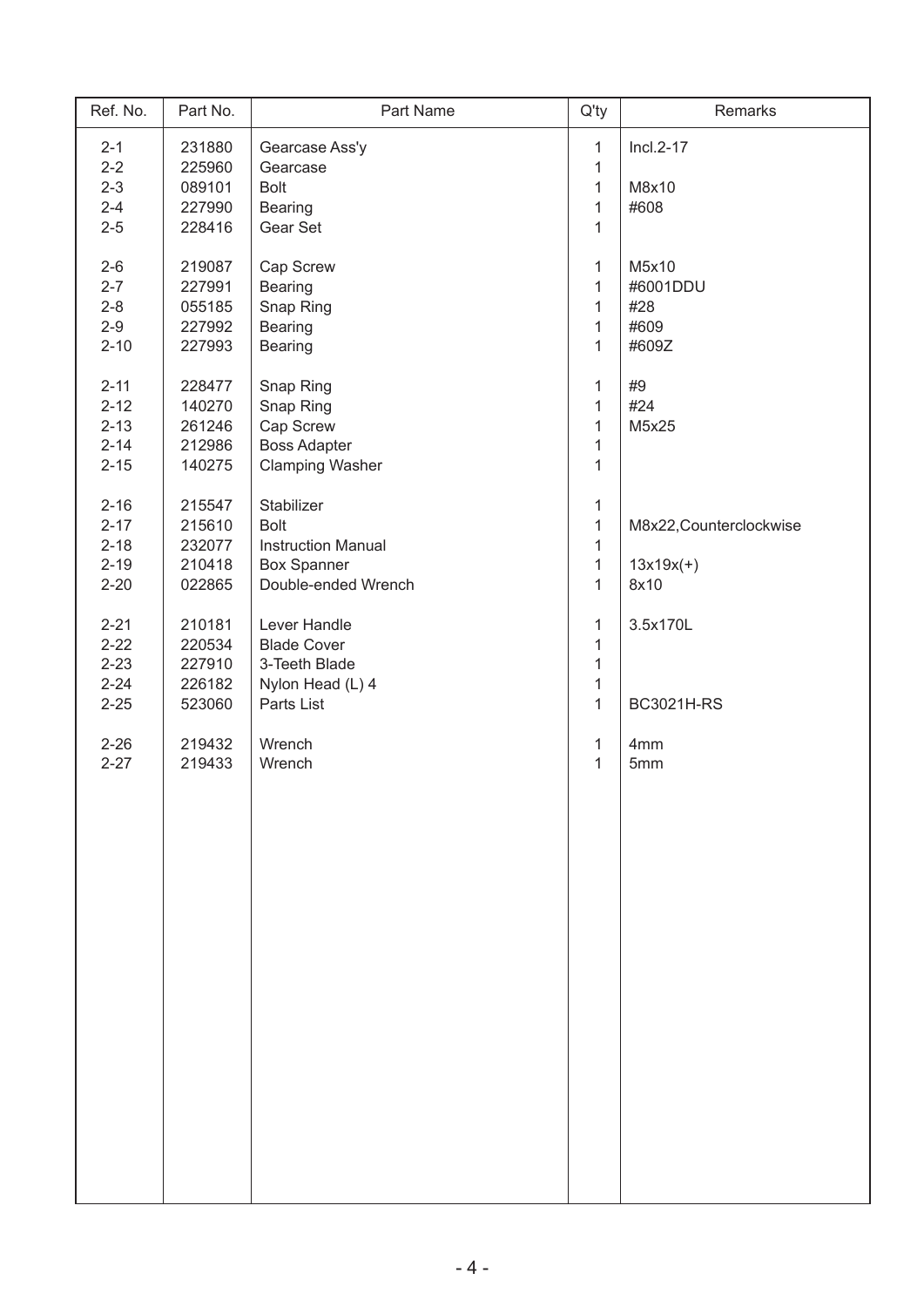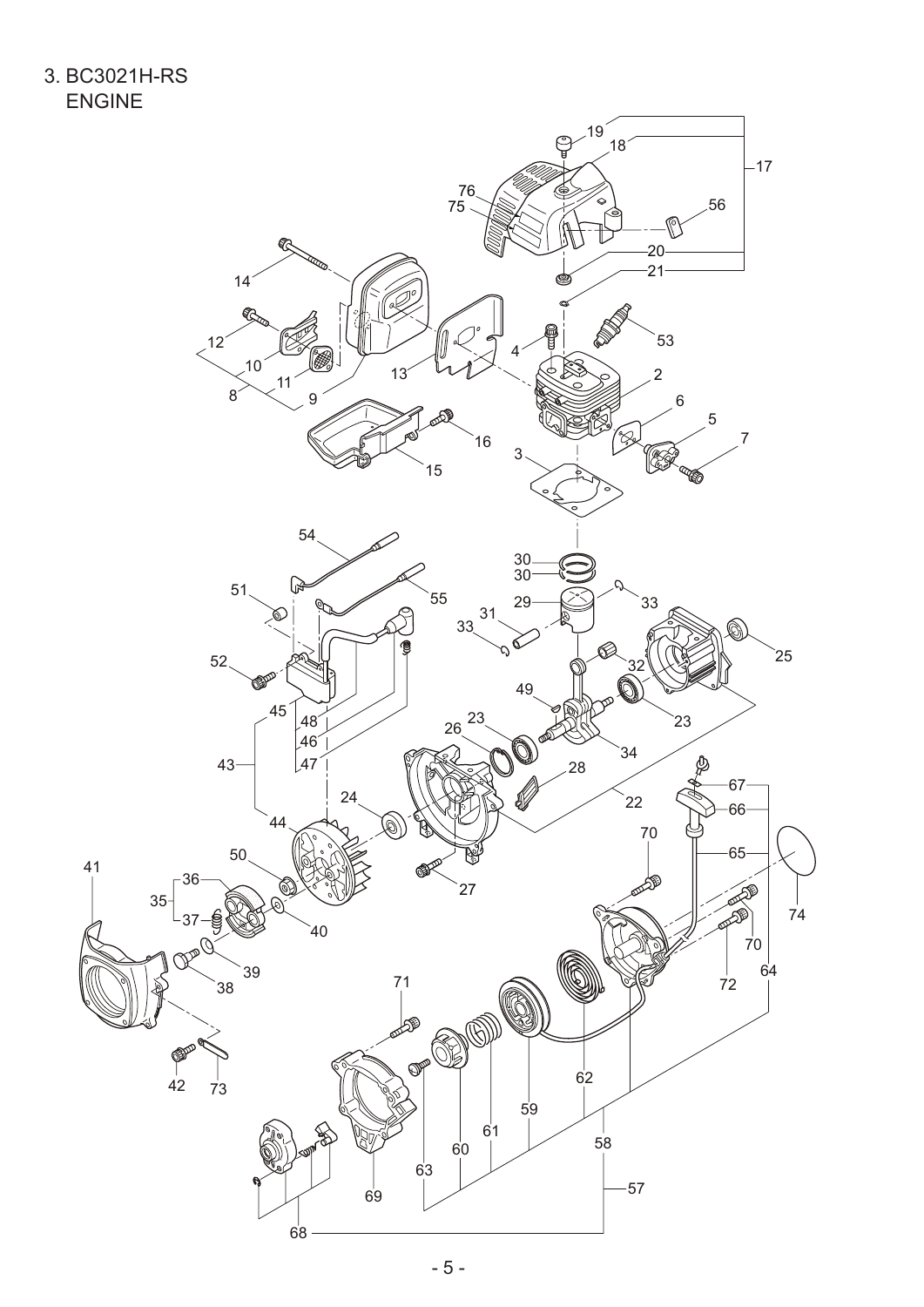| Ref. No. | Part No. | Part Name                 | $Q'$ ty                 | Remarks             |
|----------|----------|---------------------------|-------------------------|---------------------|
| $3 - 1$  | 858770   | Engine                    | 1                       | CE300/50            |
| $3 - 2$  | 286791   | Cylinder                  | 1                       |                     |
| $3 - 3$  | 286846   | Gasket                    | $\mathbf{1}$            |                     |
| $3 - 4$  | 261250   | Cap Screw                 | $\overline{\mathbf{4}}$ | M5x20               |
| $3-5$    | 269144   | Insulator                 | $\mathbf{1}$            | New gasket required |
|          |          |                           |                         |                     |
| $3-6$    | 267049   | Gasket                    | 1                       |                     |
| $3 - 7$  | 265924   | Cap Screw                 | $\overline{2}$          | M5x25               |
| $3 - 8$  | 283007   | Muffler Ass'y             | $\mathbf{1}$            | Incl.9-12           |
| $3-9$    | 283003   | Muffler Comp.             | $\mathbf{1}$            |                     |
| $3 - 10$ | 268171   | <b>Muffler Tail</b>       | $\mathbf{1}$            |                     |
|          |          |                           |                         |                     |
| $3 - 11$ | 267056   | <b>Spark Arrester</b>     | $\mathbf{1}$            |                     |
| $3 - 12$ | 265107   | Cap Screw                 | $\overline{c}$          | M4x10               |
| $3 - 13$ | 281440   | Gasket                    | $\mathbf{1}$            |                     |
| $3 - 14$ | 266402   | Cap Screw                 | $\overline{2}$          | M5x55               |
| $3 - 15$ | 281435   | <b>Under Cover</b>        | $\mathbf{1}$            |                     |
|          |          |                           |                         |                     |
| $3 - 16$ | 267191   | Cap Screw                 | 1                       | M5x16               |
| $3 - 17$ | 286707   | Top Cover Ass'y           | $\mathbf{1}$            | Incl. 18-21         |
| $3 - 18$ | 281434   | <b>Top Cover</b>          | $\mathbf{1}$            |                     |
| $3 - 19$ | 286300   | Knob                      | 1                       |                     |
| $3 - 20$ | 261020   | Spacer                    | $\mathbf{1}$            |                     |
|          |          |                           |                         |                     |
| $3 - 21$ | 261734   | Snap Ring                 | $\mathbf{1}$            | #5                  |
| $3 - 22$ | 286851   | Crankcase                 | $\mathbf{1}$            |                     |
| $3 - 23$ | 280488   | <b>Bearing</b>            | $\overline{2}$          | PPL 6001            |
| $3 - 24$ | 261492   | Oil Seal                  | $\mathbf{1}$            | <b>ISCD12287</b>    |
| $3 - 25$ | 261386   | Oil Seal                  | $\mathbf{1}$            | <b>ISCD12227</b>    |
|          |          |                           |                         |                     |
| $3 - 26$ | 055185   | Snap Ring                 | 1                       | #28                 |
| $3 - 27$ | 261612   | Cap Screw                 | 3                       | M5x30               |
| $3 - 28$ | 281442   | Screen                    | $\mathbf{1}$            |                     |
| $3 - 29$ | 268782   | Piston                    | 1                       |                     |
| $3 - 30$ | 265067   | Piston Ring               | $\overline{2}$          | (2)Required         |
|          |          |                           |                         |                     |
| $3 - 31$ | 265068   | Piston Pin                | 1                       |                     |
| $3 - 32$ | 265225   | Bearing, Needle           | $\mathbf{1}$            |                     |
| $3 - 33$ | 261393   | Clip, Piston Pin          | $\overline{2}$          |                     |
| $3 - 34$ | 265141   | Crankshaft/Conn.Rod Ass'y | $\mathbf{1}$            |                     |
| $3 - 35$ | 267327   | Clutch Ass'y              | $\mathbf{1}$            | Incl.36,37          |
|          |          |                           |                         |                     |
| $3 - 36$ | 267342   | <b>Clutch Shoe</b>        | $\sqrt{2}$              | (2) required        |
| $3 - 37$ | 267345   | Spring, Clutch            | $\mathbf{1}$            |                     |
| $3 - 38$ | 264505   | <b>Bolt</b>               | $\overline{2}$          |                     |
| $3 - 39$ | 261777   | Wave Washer               | $\overline{2}$          |                     |
| $3 - 40$ | 261189   | Washer                    | $\overline{2}$          | 6x16.5xt1.2         |
|          |          |                           |                         |                     |
| $3 - 41$ | 281433   | Fan Cover                 | $\mathbf{1}$            |                     |
| $3-42$   | 261250   | Cap Screw                 | $\overline{\mathbf{4}}$ | M5x20               |
| $3 - 43$ | 286848   | Magneto Ass'y             | 1                       | Incl.44-48          |
| $3 - 44$ | 286849   | Rotor/Fan                 | 1                       |                     |
| $3 - 45$ | 281746   | Ignition Coil Ass'y       | 1                       | Incl.46-48          |
|          |          |                           |                         |                     |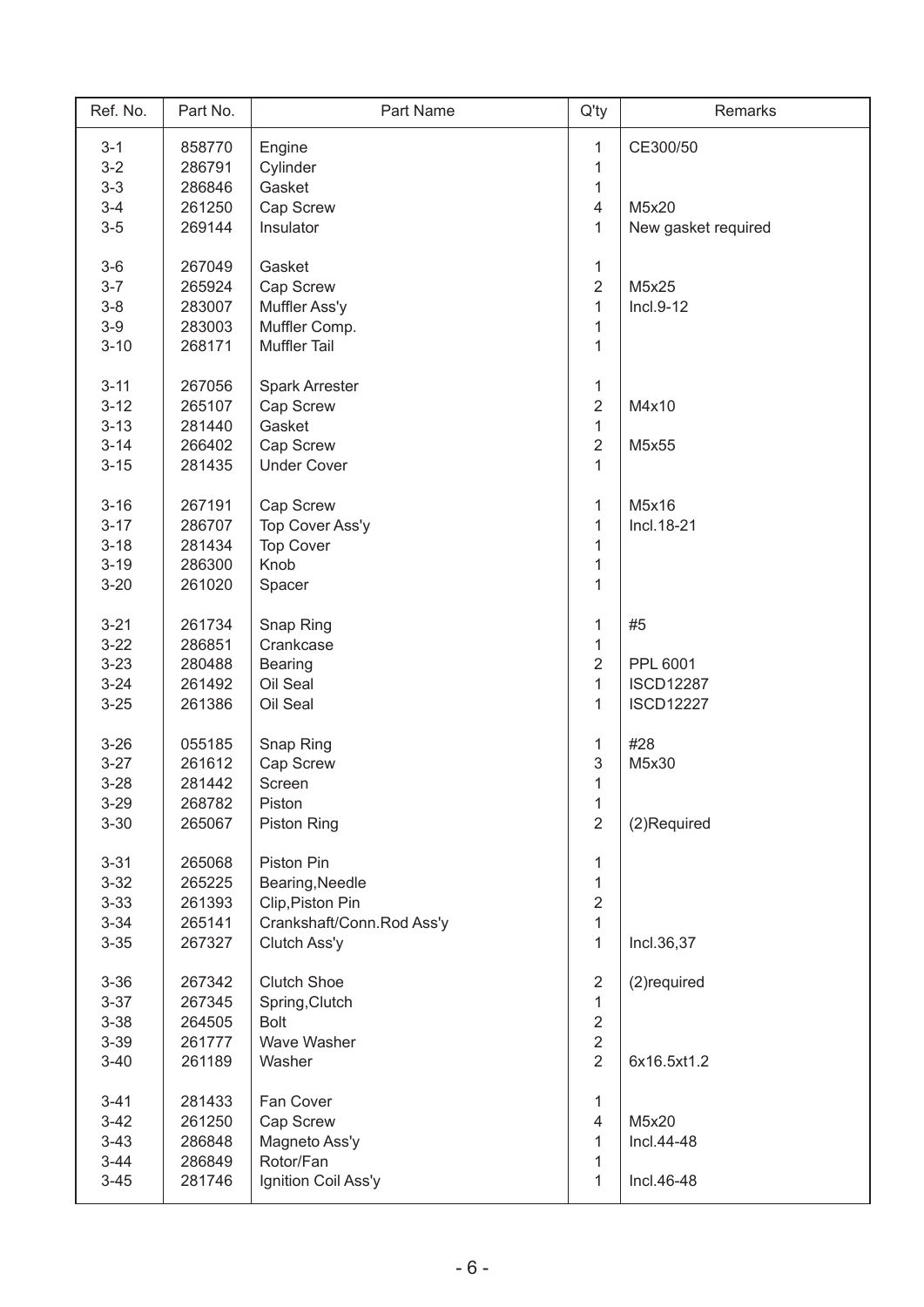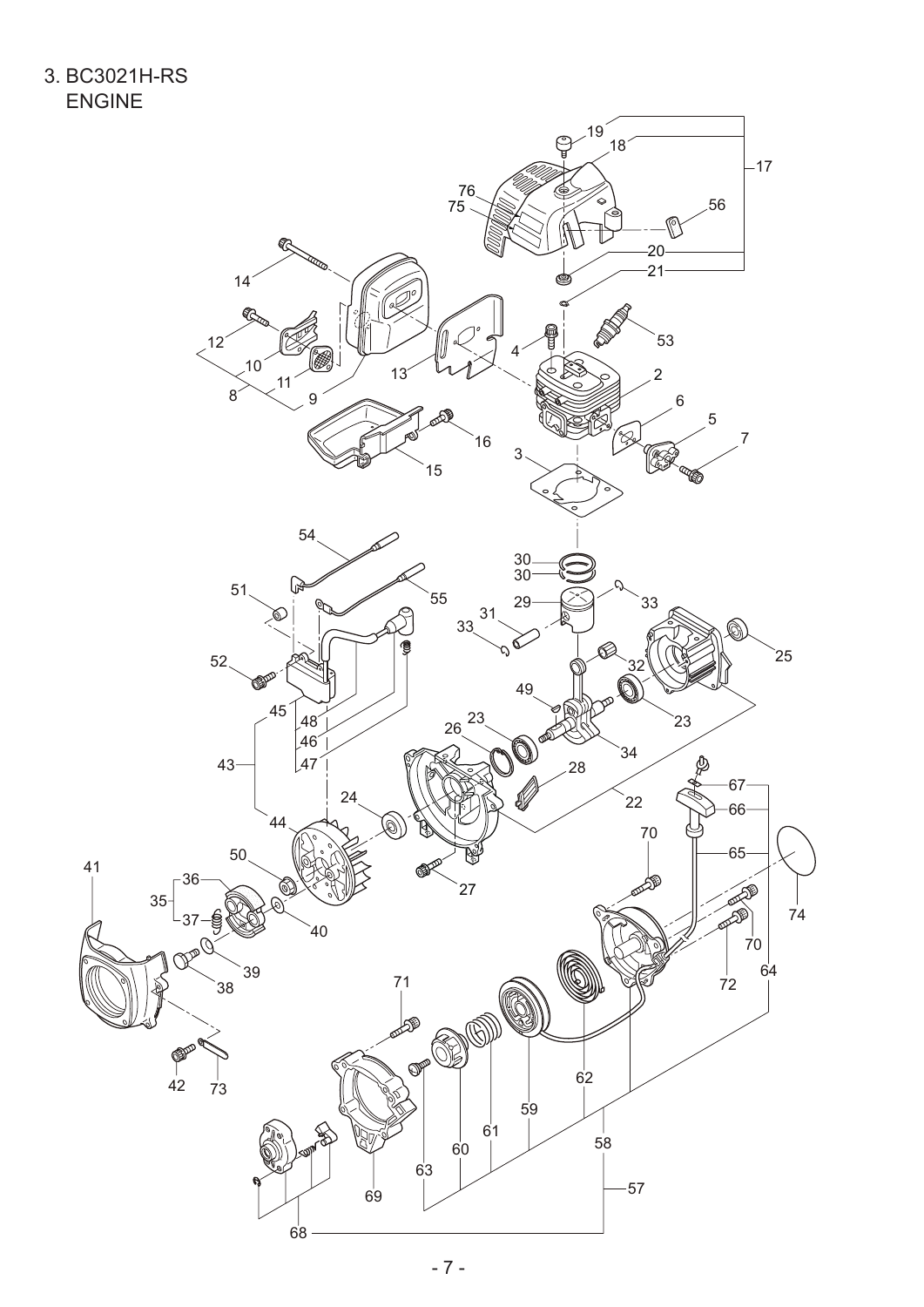| Ref. No. | Part No. | Part Name            | $Q'$ ty        | Remarks        |
|----------|----------|----------------------|----------------|----------------|
| $3 - 46$ | 269714   | Plug Boot            | 1              |                |
| $3 - 47$ | 269715   | Connector            | $\mathbf 1$    |                |
| $3 - 48$ | 281756   | Insulator            | $\mathbf 1$    |                |
| $3 - 49$ | 261076   | Woodruff Key         | $\mathbf 1$    | 3x10           |
| $3 - 50$ | 261417   | Nut, Rotor           | $\mathbf{1}$   | M <sub>8</sub> |
|          |          |                      |                |                |
| $3 - 51$ | 280381   | Spacer               | $\overline{2}$ |                |
| $3 - 52$ | 261256   | Cap Screw            | $\overline{2}$ | M4x25          |
| $3 - 53$ | 288264   | Spark Plug           | $\mathbf{1}$   | NGK BPMR8Y     |
| $3 - 54$ | 269722   | Lead                 | $\mathbf{1}$   |                |
| $3 - 55$ | 268044   | Lead                 | $\mathbf{1}$   |                |
| $3 - 56$ | 269189   | Grommet              | 1              |                |
| $3 - 57$ | 283476   | Recoil Starter Ass'y | 1              | Incl.58-68     |
| $3 - 58$ | 283477   | Recoil Ass'y         | 1              | Incl.59-67     |
| $3 - 59$ | 283504   | Reel                 | $\mathbf{1}$   |                |
|          |          |                      |                |                |
| $3 - 60$ | 283505   | Cam Plate            | $\mathbf{1}$   |                |
| $3 - 61$ | 283506   | Spring               | 1              |                |
| $3 - 62$ | 280931   | Spiral Spring        | $\mathbf{1}$   |                |
| $3 - 63$ | 267213   | <b>Screw</b>         | 1              |                |
| $3 - 64$ | 283578   | Stater Rope Ass'y    | 1              | Incl.65-67     |
| $3 - 65$ | 283579   | <b>Stater Rope</b>   | 1              |                |
|          |          |                      |                |                |
| $3 - 66$ | 261725   | <b>Starter Grip</b>  | $\mathbf{1}$   |                |
| $3 - 67$ | 283511   | Rope Stopper         | $\mathbf{1}$   |                |
| $3 - 68$ | 283575   | Starter Pawl Ass'y   | $\mathbf{1}$   |                |
| $3 - 69$ | 284698   | Adapter Ass'y        | $\mathbf{1}$   |                |
| $3 - 70$ | 283391   | Cap Screw            | $\overline{2}$ | M4x20          |
|          |          |                      |                |                |
| $3 - 71$ | 265726   | Cap Screw            | $\overline{4}$ | M4x16          |
| $3 - 72$ | 282096   | Cap Screw            | 1              | M4x16WSW       |
| $3 - 73$ | 264588   | Clamp                | $\mathbf{1}$   |                |
| $3 - 74$ | 286143   | Label                | 1              | REVERSE2 CE300 |
| $3 - 75$ | 265694   | Label                | 1              |                |
| $3 - 76$ | 267561   | Label                | 1              |                |
|          |          |                      |                |                |
|          |          |                      |                |                |
|          |          |                      |                |                |
|          |          |                      |                |                |
|          |          |                      |                |                |
|          |          |                      |                |                |
|          |          |                      |                |                |
|          |          |                      |                |                |
|          |          |                      |                |                |
|          |          |                      |                |                |
|          |          |                      |                |                |
|          |          |                      |                |                |
|          |          |                      |                |                |
|          |          |                      |                |                |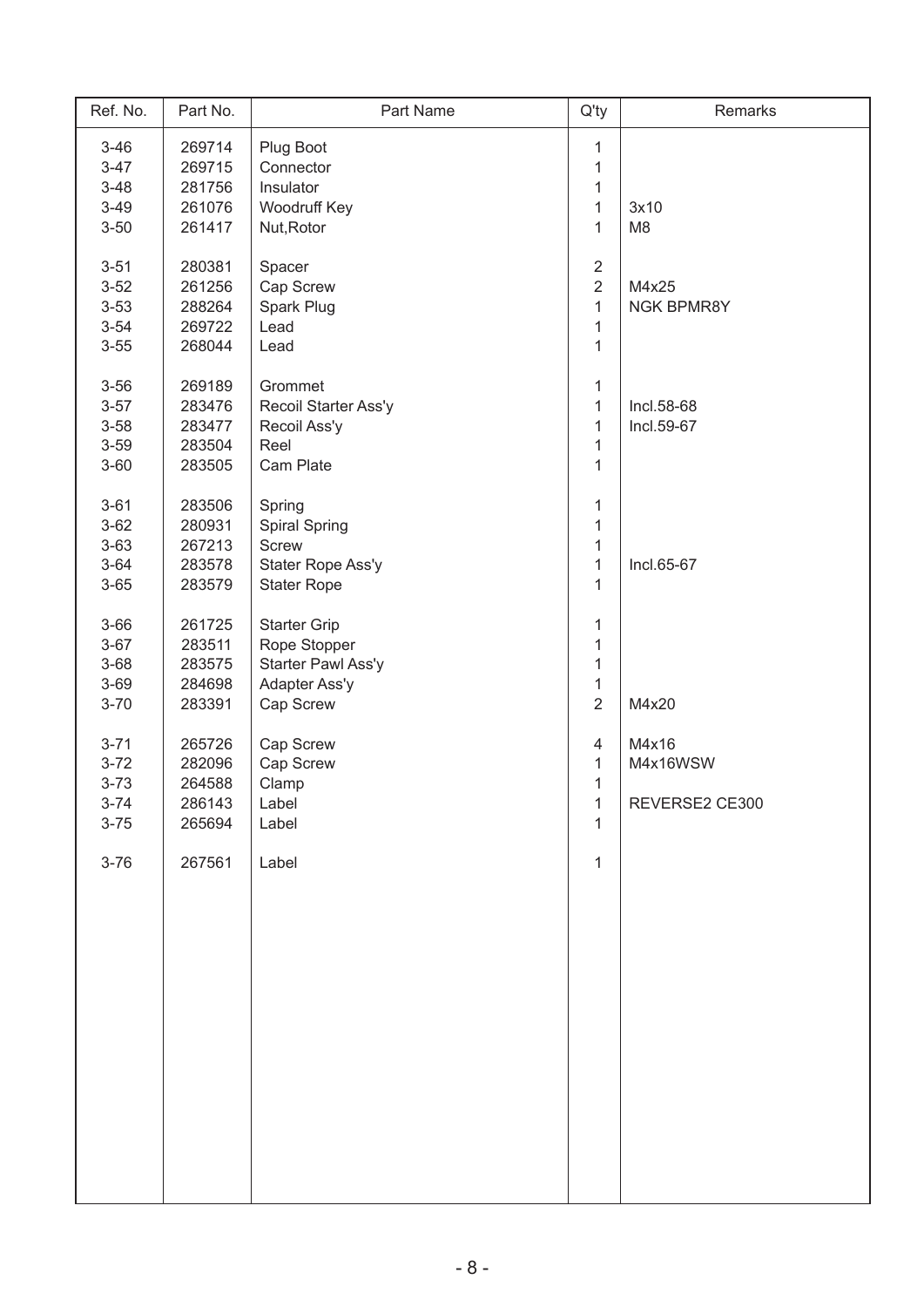4. BC3021H-RS CARBURETOR, FUEL TANK

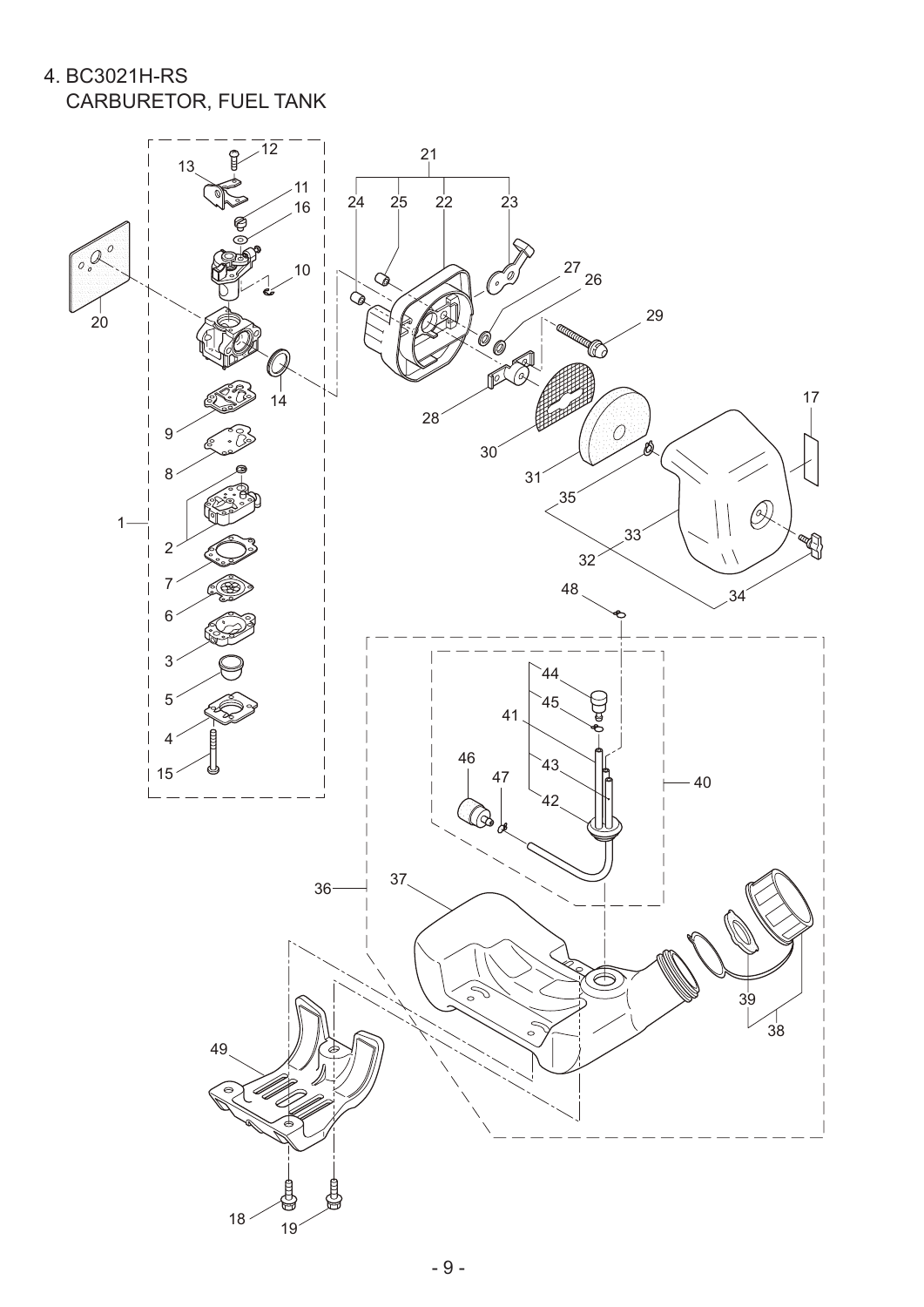| Ref. No. | Part No. | Part Name               | $Q'$ ty        | Remarks                       |
|----------|----------|-------------------------|----------------|-------------------------------|
| $4 - 1$  | 284111   | Carburetor Ass'y        | $\mathbf{1}$   | Incl.2-16 New gasket required |
| $4 - 2$  | 264155   | Pump Body               | $\mathbf{1}$   |                               |
| $4 - 3$  | 262991   | Purge Body              | $\mathbf{1}$   |                               |
| $4 - 4$  | 262992   | <b>Cover Plate</b>      | $\mathbf 1$    |                               |
| $4 - 5$  | 261874   | <b>Primer Bulb</b>      | 1              |                               |
|          |          |                         |                |                               |
| $4 - 6$  | 283905   | Diaphragm, Meterring    | $\mathbf{1}$   |                               |
| $4 - 7$  | 262993   | Gasket                  | 1              |                               |
| $4 - 8$  | 262994   | Diaphragm, Fuel Pump    | 1              |                               |
| $4 - 9$  | 282576   | Gasket                  | $\mathbf{1}$   |                               |
| $4 - 10$ | 261876   | E-Ring                  | $\mathbf{1}$   |                               |
|          |          |                         |                |                               |
| $4 - 11$ | 261658   | Swivel                  | $\mathbf{1}$   |                               |
| $4 - 12$ | 261875   | <b>Screw</b>            | $\overline{2}$ |                               |
| $4 - 13$ | 264677   | <b>Bracket</b>          | 1              |                               |
| $4 - 14$ | 261657   | Packing                 | $\mathbf{1}$   |                               |
| $4 - 15$ | 262996   | <b>Screw</b>            | $\overline{4}$ |                               |
|          |          |                         |                |                               |
| $4 - 16$ | 264678   | Washer                  | $\mathbf{1}$   |                               |
| $4 - 17$ | 261352   | Label                   | $\mathbf{1}$   | Choke                         |
| $4 - 18$ | 281714   | Cap Screw               | $\overline{2}$ | M5x20                         |
| $4 - 19$ | 281715   | Cap Screw               | $\mathbf{1}$   | M5x20                         |
| $4 - 20$ | 269762   | Gasket                  | $\mathbf{1}$   |                               |
|          |          |                         |                |                               |
| $4 - 21$ | 268055   | Air Filter Case Ass'y   | $\mathbf{1}$   | Incl.22-25                    |
| $4 - 22$ | 268056   | Air Filter Case         | $\mathbf{1}$   |                               |
| $4 - 23$ | 268057   | Valve                   | $\mathbf{1}$   |                               |
| $4 - 24$ | 268157   | Sleeve                  | $\mathbf{1}$   | 5.5x7.1x6L                    |
| $4 - 25$ | 268412   | Sleeve                  | $\mathbf{1}$   | 5.5x7.1x6.6L                  |
|          |          |                         |                |                               |
| $4 - 26$ | 263345   | Packing                 | $\mathbf{1}$   | 7.2x11xt1.3                   |
| $4 - 27$ | 263942   | Washer                  | $\mathbf{1}$   | 7.2x12xt0.15                  |
| $4 - 28$ | 263815   | Stay                    | $\mathbf{1}$   |                               |
| $4 - 29$ | 264016   | Cap Screw               | $\overline{2}$ | M5x60                         |
| $4 - 30$ | 265026   | Screen                  | $\mathbf{1}$   |                               |
|          |          |                         |                |                               |
| $4 - 31$ | 265027   | Foam Element            | 1              |                               |
| $4 - 32$ | 268058   | Air Filter Cover Ass'y  | $\mathbf{1}$   | Incl.33-35                    |
| $4 - 33$ | 268059   | Air Filter Cover        | 1              |                               |
| $4 - 34$ | 281438   | Knob                    | $\mathbf{1}$   |                               |
| $4 - 35$ | 261734   | Snap Ring               | $\mathbf{1}$   | #5                            |
|          |          |                         |                |                               |
| $4 - 36$ | 284954   | Fuel Tank Ass'y         | $\mathbf{1}$   | Incl.37-47                    |
| $4 - 37$ | 281439   | <b>Fuel Tank</b>        | 1              |                               |
| $4 - 38$ | 281564   | Fuel Tank Cap Ass'y     | 1              | Incl.39                       |
| $4 - 39$ | 269377   | Gasket                  | 1              |                               |
| $4 - 40$ | 282538   | Fuel Pipe Pick-up Ass'y | $\mathbf{1}$   | Incl.41-47                    |
|          |          |                         |                |                               |
| $4 - 41$ | 282539   | Fuel Pipe Ass'y         | $\mathbf{1}$   | Incl.42-45                    |
| $4 - 42$ | 268065   | Grommet                 | $\mathbf{1}$   |                               |
| $4 - 43$ | 261690   | <b>Fuel Pipe</b>        | $\mathbf{1}$   | 160L                          |
| $4 - 44$ | 261590   | <b>Breather</b>         | 1              |                               |
| $4 - 45$ | 261117   | Clip                    | 1              |                               |
|          |          |                         |                |                               |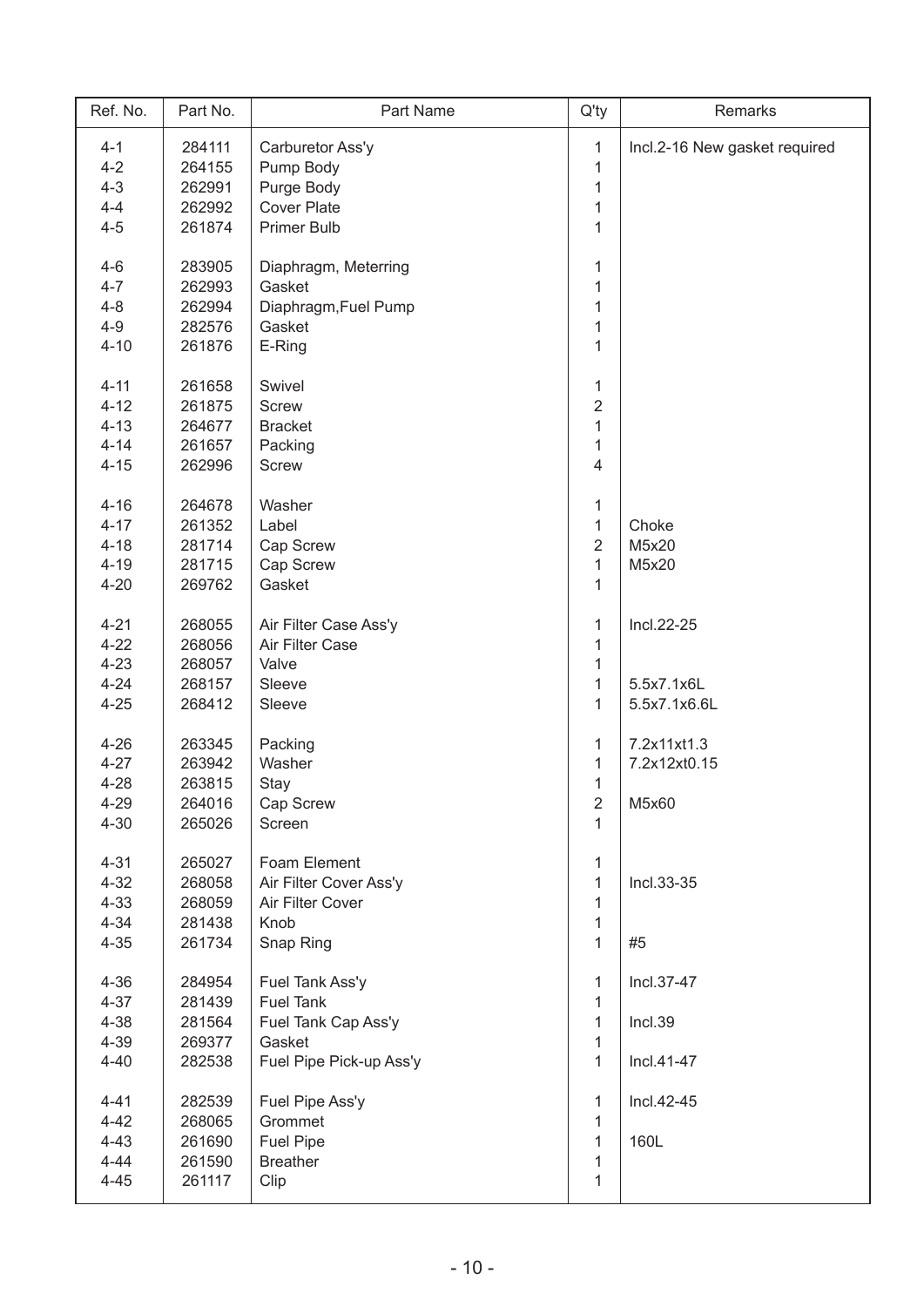4. BC3021H-RS CARBURETOR, FUEL TANK